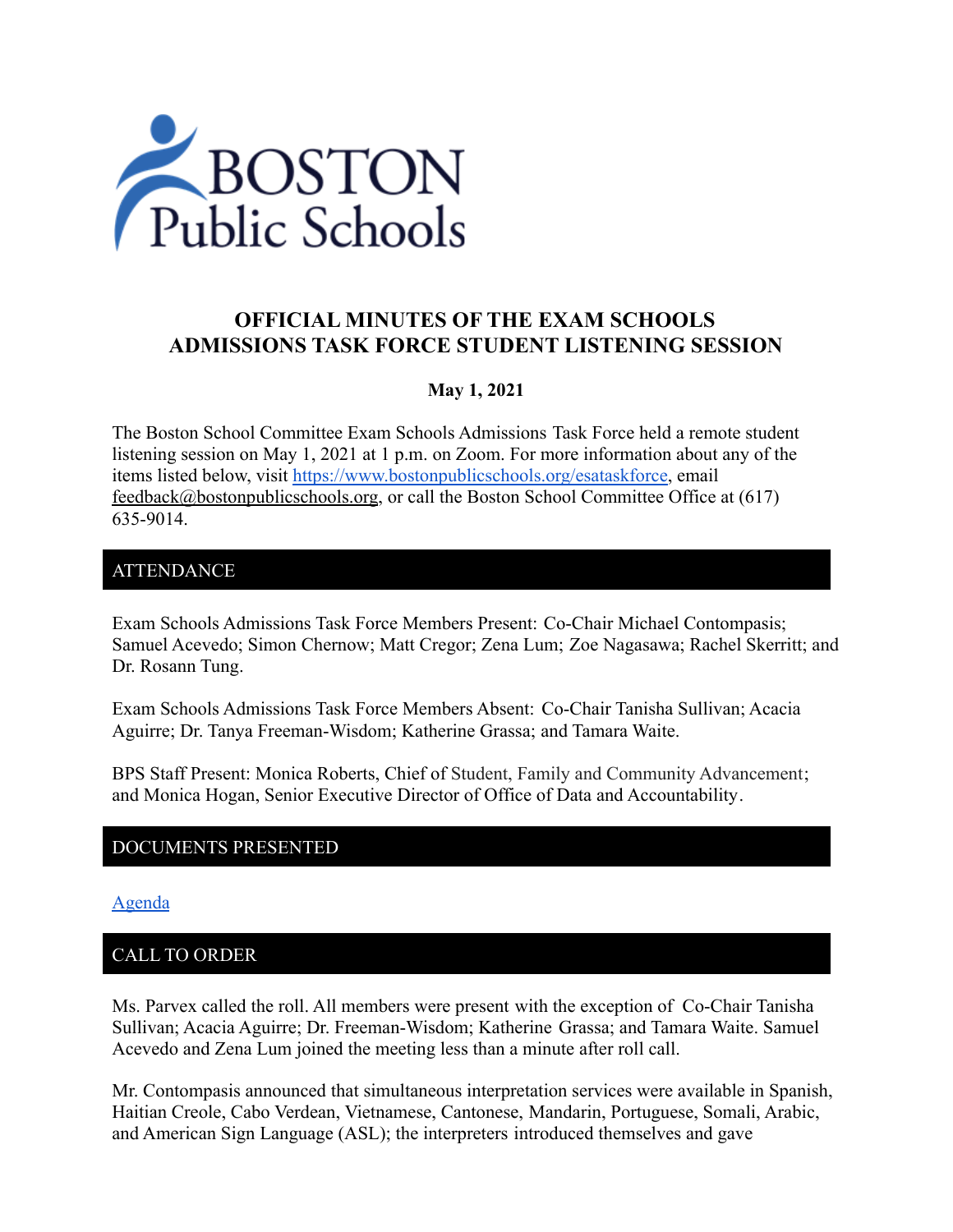#### **Exam Schools Admissions Task Force Remote Student Listening Session Zoom** *May 1, 2021*

instructions in their native language on how to access simultaneous interpretation by changing the Zoom channel.

Mr. Contompasis introduced student Task Force members Zoe Nagasawa from Boston Latin School and Simon Chernow from Boston Latin Academy

Ms. Nagasawa gave an overview of the exam schools admission process in the past, explained the School Year 2021-2022 one-year admission policy and said this Task Force's charge was to come up with a recommendation for a permanent admissions policy. The intent of the listening session was to hear the students' voices.

### GENERAL PUBLIC COMMENT

- Suri Yang, student, testified regarding her experience in the admission process.
- Shenghong Yang, parent, testified regarding his frustration with the admission process and in favor of an exam.
- Emmanuelle Bogomolni, student, Boston Latin School (BLS) testified regarding the possible criteria of students getting extra points for being in the Boston Public School district and the impact on immigrant students.
- Hua J., parent, testified regarding their child's experience with the admission process.
- Jessica Alvarez, asked if students that had been admitted to the exam schools still needed to take the test.

# GENERAL DISCUSSION

Throughout public comment, the Task Force members encouraged the public to give their thoughts on different criterias and solutions for the admission process.

- Emmanuelle Bogomolni testified in favor of having several criteria and less weight on the MAP test if there was a necessity of a test. She was against teacher recommendations and essays. She also added that she didn't think there was a "non-gamable" system. She also testified in favor of allocating seats to each school.
- Rayne Valentine testified in favor of teacher recommendations. She also added that there could be verification steps to confirm that essays had been written by the student.

# CLOSING COMMENTS

Ms. Nagasawa invited the public to attend the Exam Schools Admissions Task Force meetings during the weekdays.